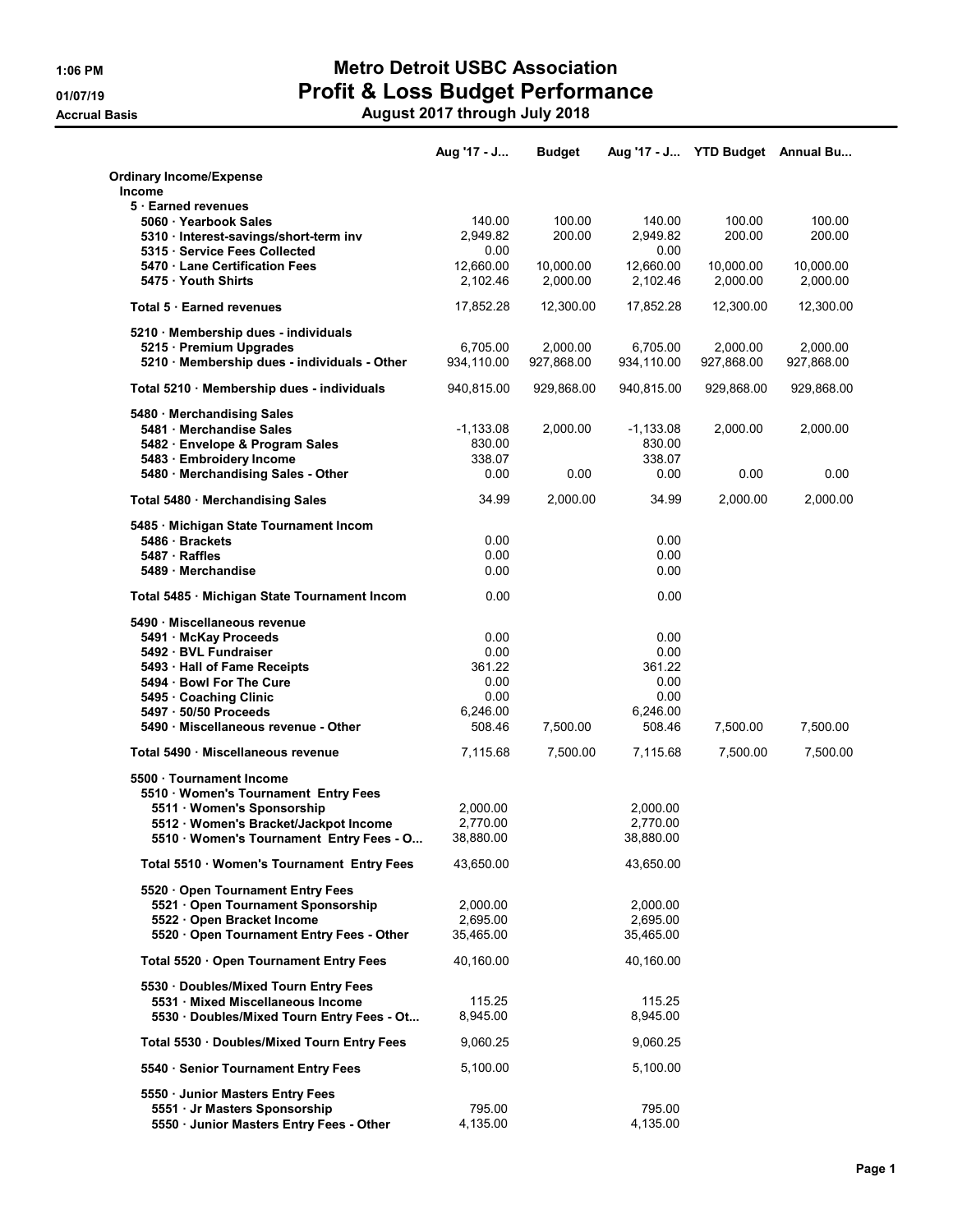# 1:06 PM Metro Detroit USBC Association 01/07/19 Profit & Loss Budget Performance

|  | August 2017 through July 2018 |  |
|--|-------------------------------|--|

|                                                                       | Aug '17 - J          | <b>Budget</b> |                      | Aug '17 - J YTD Budget Annual Bu |            |
|-----------------------------------------------------------------------|----------------------|---------------|----------------------|----------------------------------|------------|
| Total 5550 · Junior Masters Entry Fees                                | 4,930.00             |               | 4,930.00             |                                  |            |
| 5560 Youth Tournament Entry Fees                                      |                      |               |                      |                                  |            |
| 5561 Youth Tournament Sponsorship                                     | 3,000.00             |               | 3,000.00             |                                  |            |
| 5563 - 50/50 Youth                                                    | 940.00               |               | 940.00               |                                  |            |
| 5560 · Youth Tournament Entry Fees - Other                            | 19,390.00            |               | 19,390.00            |                                  |            |
| Total 5560 · Youth Tournament Entry Fees                              | 23,330.00            |               | 23,330.00            |                                  |            |
| 5570 · Adult / Youth Entry Fees                                       | 1,885.00             |               | 1,885.00             |                                  |            |
| 5580 Queens Tournament Entry Fees                                     |                      |               |                      |                                  |            |
| 5581 · Queens Sponsorship                                             | 1,500.00             |               | 1,500.00             |                                  |            |
| 5582 Queens Bracket Income                                            | 100.00               |               | 100.00               |                                  |            |
| 5580 · Queens Tournament Entry Fees - Other                           | 2,670.00             |               | 2,670.00             |                                  |            |
| Total 5580 · Queens Tournament Entry Fees                             | 4,270.00             |               | 4,270.00             |                                  |            |
| 5590 · Masters Tournament Entry Fees                                  |                      |               |                      |                                  |            |
| 5591 · Masters Sponsorship                                            | 1,800.00             |               | 1,800.00             |                                  |            |
| 5592 · Masters Bracket Income                                         | 730.00               |               | 730.00               |                                  |            |
| 5590 · Masters Tournament Entry Fees - Oth                            | 14,400.00            |               | 14,400.00            |                                  |            |
| Total 5590 · Masters Tournament Entry Fees                            | 16,930.00            |               | 16,930.00            |                                  |            |
| 5600 · Sr Masters Tournament Entry Fee                                |                      |               |                      |                                  |            |
| 5601 · Sr Masters Sponsorship                                         | 1,500.00             |               | 1,500.00             |                                  |            |
| 5602 · Sr Masters Bracket Income                                      | 645.00               |               | 645.00               |                                  |            |
| 5600 · Sr Masters Tournament Entry Fee - O                            | 13,560.00            |               | 13,560.00            |                                  |            |
| Total 5600 · Sr Masters Tournament Entry Fee                          | 15,705.00            |               | 15,705.00            |                                  |            |
| 5610 · Super Sr Masters Entry Fees                                    |                      |               |                      |                                  |            |
| 5611 · Super Sr Masters Sponsorship                                   | 1,500.00             |               | 1,500.00             |                                  |            |
| 5612 · Super Sr Masters Bracket Income                                | 430.00               |               | 430.00               |                                  |            |
| 5610 · Super Sr Masters Entry Fees - Other                            | 9,000.00             |               | 9,000.00             |                                  |            |
| Total 5610 · Super Sr Masters Entry Fees                              | 10,930.00            |               | 10,930.00            |                                  |            |
| 5620 · 500 Club Tournament Entry Fees                                 | 1,694.00             |               | 1,694.00             |                                  |            |
| 5660 Women's Series                                                   |                      |               |                      |                                  |            |
| 5661 · Women's Series Event 1                                         | 1,985.00             |               | 1,985.00             |                                  |            |
| 5662 Women's Series Event 2                                           | 1,865.00             |               | 1,865.00             |                                  |            |
| 5663 Women's Series Event 3<br>5664 Women's Series Event 4            | 1,925.00<br>1,355.00 |               | 1,925.00<br>1,355.00 |                                  |            |
| 5665 Women's Series Event 5                                           | 1,405.00             |               | 1,405.00             |                                  |            |
| 5666 · Women's Series Event 6                                         | 1,955.00             |               | 1,955.00             |                                  |            |
| 5668 · Women's Series Brackets                                        | 750.00               |               | 750.00               |                                  |            |
| 5669 · Women's Series 50/50                                           | 410.00               |               | 410.00               |                                  |            |
| 5670 · Women's Series Sponsorship                                     | 950.00               |               | 950.00               |                                  |            |
| 5672 · Women's Series Banquet<br>5673 Men's Series                    | 45.00<br>500.00      |               | 45.00<br>500.00      |                                  |            |
| Total 5660 Women's Series                                             | 13,145.00            |               | 13,145.00            |                                  |            |
| Total 5500 Tournament Income                                          | 190,789.25           |               |                      |                                  |            |
|                                                                       |                      |               | 190,789.25           |                                  |            |
| 5680 · Michigan State Tournaments                                     |                      |               |                      |                                  |            |
| 5681 · Michigan State Masters<br>5682 · Michigan State Senior Masters | 0.00<br>0.00         |               | 0.00<br>0.00         |                                  |            |
|                                                                       |                      |               |                      |                                  |            |
| Total 5680 · Michigan State Tournaments                               | 0.00                 |               | 0.00                 |                                  |            |
| Total Income                                                          | 1,156,607.20         | 951,668.00    | 1,156,607.20         | 951,668.00                       | 951,668.00 |
| Expense                                                               |                      |               |                      |                                  |            |
| 6560 · Payroll Expenses                                               | 1,439.54             |               | 1,439.54             |                                  |            |
| 7000 · State / National Dues<br>7061 · USBC Fees                      | 477,311.00           | 471,981.00    | 477,311.00           | 471,981.00                       | 471,981.00 |
| 7062 · USBC Youth Fees                                                | 10,331.00            | 9,250.00      | 10,331.00            | 9,250.00                         | 9,250.00   |
|                                                                       |                      |               |                      |                                  |            |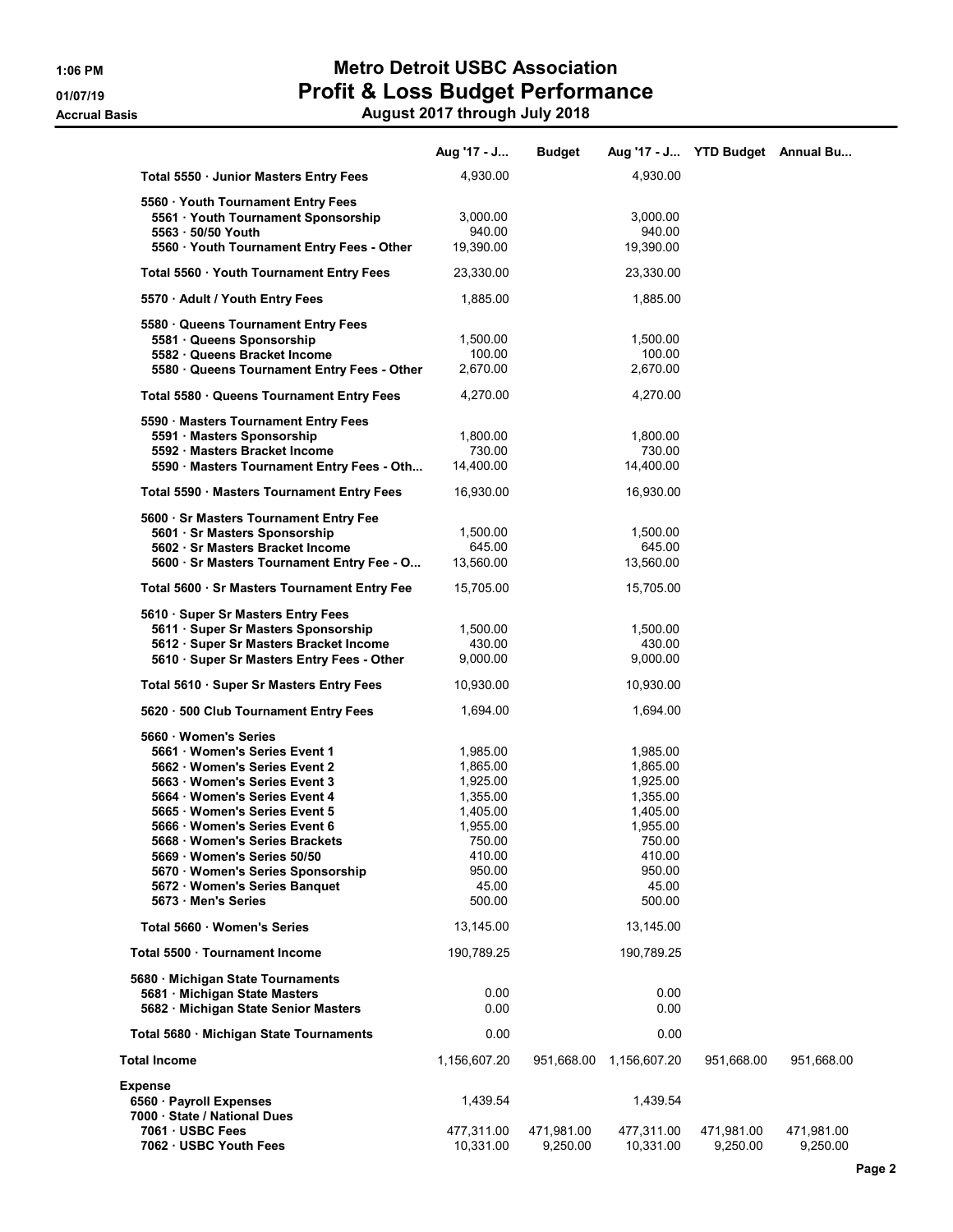### 1:06 PM Metro Detroit USBC Association 01/07/19 **Profit & Loss Budget Performance** Accrual Basis August 2017 through July 2018

|                                                                            | Aug '17 - J           | <b>Budget</b> | Aug '17 - J           |                       | YTD Budget Annual Bu  |
|----------------------------------------------------------------------------|-----------------------|---------------|-----------------------|-----------------------|-----------------------|
| 7063 · MSUSBCBA Fees                                                       | 23,031.00             | 22,246.00     | 23,031.00             | 22,246.00             | 22,246.00             |
| 7064 · MSUSBCWBA Fees                                                      | 12,313.00             | 12,765.00     | 12,313.00             | 12,765.00             | 12,765.00             |
| 7065 · Michigan State USBC Youth Fees                                      | 1,300.00              | 1,156.00      | 1,300.00              | 1,156.00              | 1,156.00              |
| 7067 Michigan State USBC Fees                                              | 0.00                  | 0.00          | 0.00                  | 0.00                  | 0.00                  |
| Total 7000 · State / National Dues                                         | 524,286.00            | 517,398.00    | 524,286.00            | 517,398.00            | 517,398.00            |
| 7100 · Member Programs                                                     |                       |               |                       |                       |                       |
| 7110 · Awards - program-related                                            | 28,233.75             | 30,000.00     | 28,233.75             | 30,000.00             | 30,000.00             |
| 7112 · Crystal Awards                                                      | 4,155.75              |               | 4,155.75              |                       |                       |
| 7115 · Banquet                                                             | 1,666.25              | 1,000.00      | 1,666.25              | 1,000.00              | 1,000.00              |
| 7125 · Hall of Fame Expenses                                               | 0.00                  |               | 0.00                  |                       |                       |
| 7135 · Bowling Showcase News                                               | 3,202.56              | 2,000.00      | 3,202.56              | 2,000.00              | 2,000.00              |
| 7140 · Promotion                                                           | 3,022.00              | 5,000.00      | 3,022.00              | 5,000.00              | 5,000.00              |
| 7145 · RVP Expenses                                                        | 212.50                | 500.00        | 212.50                | 500.00                | 500.00                |
| 7147 · Video / Bowling Showcase                                            | 23,288.29             | 20,000.00     | 23,288.29             | 20,000.00             | 20,000.00             |
| 7150 · Website Maintenance                                                 | 420.00<br>1,718.78    | 2,500.00      | 420.00<br>1,718.78    | 2,500.00              | 2,500.00              |
| 7155 · Yearbook<br>7160 · Member Handbook                                  | 25,887.67             | 25,000.00     | 25,887.67             | 25,000.00             | 25,000.00             |
|                                                                            |                       |               |                       |                       |                       |
| Total 7100 · Member Programs                                               | 91,807.55             | 86,000.00     | 91,807.55             | 86,000.00             | 86,000.00             |
| 7200 · Salaries & related expenses                                         |                       |               |                       |                       |                       |
| 7220 · Salaries & wages                                                    | 183,457.38            | 175,000.00    | 183,457.38            | 175,000.00            | 175,000.00            |
| 7221 · State Tourn Bracket Payroll                                         | 0.00                  |               | 0.00                  |                       |                       |
| 7222 · State Tourn Embroidery Payroll                                      | 0.00                  |               | 0.00                  |                       |                       |
| 7223 · Video Production Payroll                                            | 0.00                  | 5,000.00      | 0.00                  |                       |                       |
| 7230 · Pension plan contributions                                          | 5,222.75<br>34,672.75 | 35,000.00     | 5,222.75<br>34,672.75 | 5,000.00<br>35,000.00 | 5,000.00<br>35,000.00 |
| 7240 · Employee Insurance<br>7245 · Retiree Insurance                      | 10,800.00             | 10,800.00     | 10,800.00             | 10,800.00             | 10,800.00             |
| 7250 · Payroll taxes                                                       | 23,484.31             | 26,000.00     | 23,484.31             | 26,000.00             | 26,000.00             |
| 7260 · Lane Inspectors Wages                                               | 4,060.00              | 8,000.00      | 4,060.00              | 8,000.00              | 8,000.00              |
| 7270 · Lane Certification Wages                                            | 4,822.00              | 4,000.00      | 4,822.00              | 4,000.00              | 4,000.00              |
| Total 7200 · Salaries & related expenses                                   | 266,519.19            | 263,800.00    | 266,519.19            | 263,800.00            | 263,800.00            |
| 7800 · Tournament Expenses                                                 |                       |               |                       |                       |                       |
| 7810 · Women's Tournament Expenses                                         |                       |               |                       |                       |                       |
| 7811 · Women's Tournament Prize List                                       | 24,992.00             |               | 24,992.00             |                       |                       |
| 7812 · Women's Tournament Lineage                                          | 10,062.50             |               | 10,062.50             |                       |                       |
| 7813 Women's Tournament Help                                               | 1,022.50              |               | 1,022.50              |                       |                       |
| 7815 · Women's Tournament Awards                                           | 763.99                |               | 763.99                |                       |                       |
| 7818 · Women's Tourn Squad Org/Misc                                        | 1,753.58              |               | 1,753.58              |                       |                       |
| 7819 · Women's Tourn Staff Support                                         | 2,120.00              |               | 2,120.00              |                       |                       |
| Total 7810 · Women's Tournament Expenses                                   | 40,714.57             |               | 40,714.57             |                       |                       |
| 7820 Open Tournament Expenses                                              |                       |               |                       |                       |                       |
| 7821 Open Tournament Prize List                                            | 24,185.00             |               | 24,185.00             |                       |                       |
| 7822 Open Tournament Lineage                                               | 8,377.50              |               | 8,377.50              |                       |                       |
| 7823 Open Tournament Help                                                  | 716.50                |               | 716.50                |                       |                       |
| 7825 Open Tournament Awards                                                | 764.01                |               | 764.01                |                       |                       |
| 7828 Open Tournament Squad Org/Misc<br>7829 Open Tournament Staff Support  | 1,623.58<br>1,768.00  |               | 1,623.58<br>1,768.00  |                       |                       |
| Total 7820 · Open Tournament Expenses                                      | 37,434.59             |               | 37,434.59             |                       |                       |
|                                                                            |                       |               |                       |                       |                       |
| 7830 · Doubles/Mixed Tourn Expenses<br>7831 Doubles/Mixed Tourn Prize List | 6,560.00              |               | 6,560.00              |                       |                       |
| 7832 Doubles/Mixed Tourn Lineage                                           | 1,632.00              |               | 1,632.00              |                       |                       |
| 7834 · Doubles/Mixed Tourn Printing                                        | 110.00                |               | 110.00                |                       |                       |
| 7838 · Doubles/Mixed Tourn Squad Org                                       | 220.00                |               | 220.00                |                       |                       |
| 7830 · Doubles/Mixed Tourn Expenses - Other                                | 414.00                |               | 414.00                |                       |                       |
|                                                                            |                       |               |                       |                       |                       |
| Total 7830 · Doubles/Mixed Tourn Expenses                                  | 8,936.00              |               | 8,936.00              |                       |                       |
| 7840 · Senior Tournament Expenses                                          |                       |               |                       |                       |                       |
| 7841 · Senior Tournament Prize List                                        | 2,860.00              |               | 2,860.00              |                       |                       |
| 7842 · Senior Tournament Lineage                                           | 1,950.00              |               | 1,950.00              |                       |                       |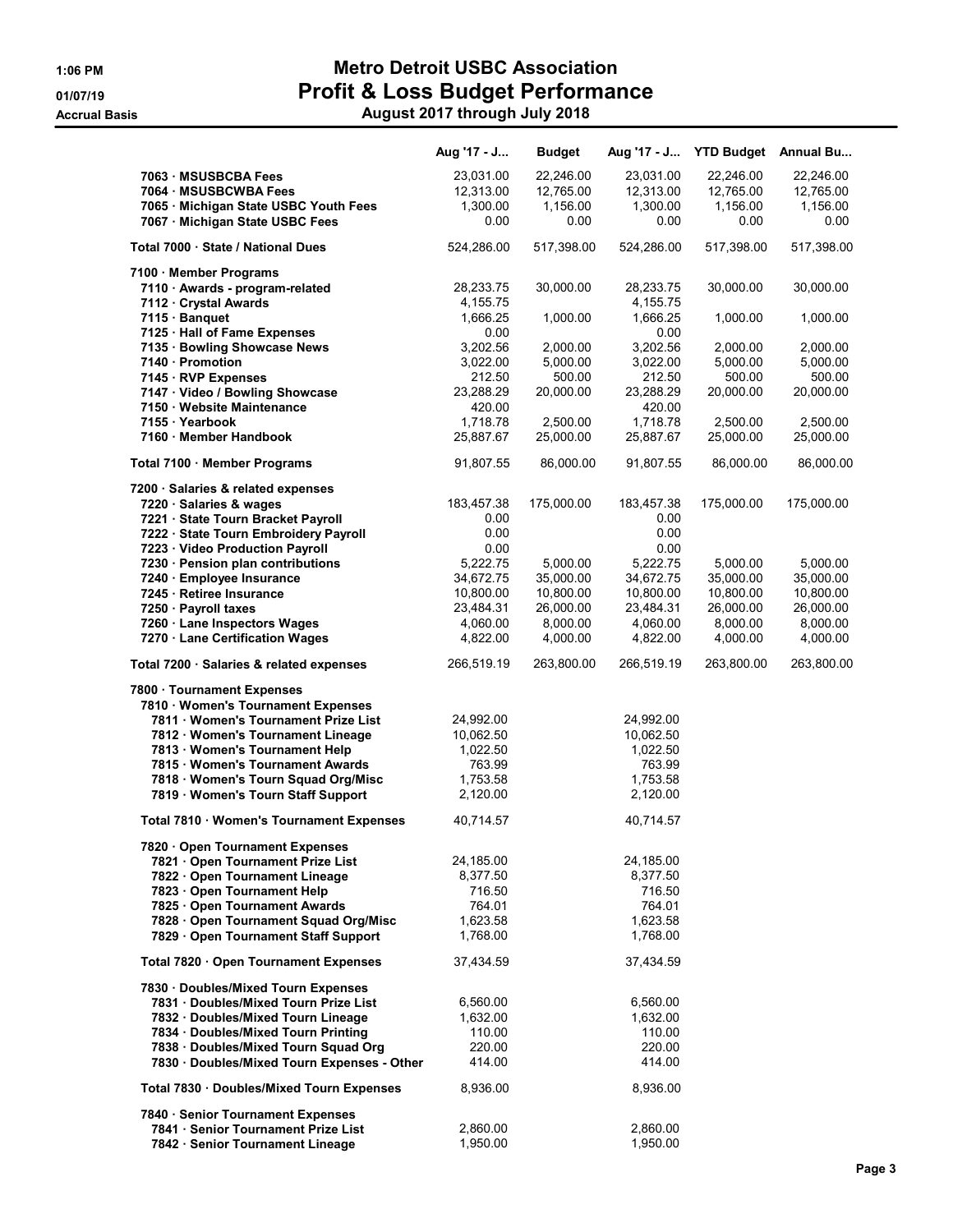# 1:06 PM Metro Detroit USBC Association 01/07/19 Profit & Loss Budget Performance

7858 · Junior Masters Junior Gold Entr 600.00 600.00 7859 · Junior Masters Staff Support 220.90 220.90

| August 2017 through July 2018 |               |          |  |                                  |  |  |  |
|-------------------------------|---------------|----------|--|----------------------------------|--|--|--|
| Aug '17 - J                   | <b>Budget</b> |          |  |                                  |  |  |  |
| 230.00                        |               | 230.00   |  |                                  |  |  |  |
| 195.00                        |               | 195.00   |  |                                  |  |  |  |
| 5.235.00                      |               | 5.235.00 |  |                                  |  |  |  |
|                               |               |          |  |                                  |  |  |  |
| 1.480.00                      |               | 1.480.00 |  |                                  |  |  |  |
| 1.233.00                      |               | 1.233.00 |  |                                  |  |  |  |
|                               |               |          |  | Aug '17 - J YTD Budget Annual Bu |  |  |  |

Total 7850 · Junior Masters Expenses 3,533.90 3,533.90 7860 · Youth Tournament Expenses 7861 · Youth Tournament Scholarships 8,930.00 8,930.00 7862 · Youth Tournament Lineage 5,569.20 5,569.20 7863 · Youth Tournament Help 768.75 768.75 768.75 7865 · Youth Tournament Awards 946.05 946.05 7867 · Youth Tournament Banquet 989.40 989.40 7869 · Youth Tournament Staff Support Total 7860 · Youth Tournament Expenses 18,426.50 18,426.50 7870 · Adult / Youth Expenses 7871 · Adult / Youth Scholarships **915.00** 915.00 915.00 7872 · Adult / Youth Lineage 975.00 975.00 7873 · Adult / Youth Tournament Help 25.00 25.00 7879 · Adult / Youth Staff Support Total 7870 · Adult / Youth Expenses 2,012.60 2,012.60 7880 · Queens Expenses 7881 · Queens Prize List 3,600.00 3,600.00 7882 · Queens Lineage 612.00 612.00 **7889 · Queens Staff Support 195.00 120 · 95.00 · 95.00 · 95.00 Total 7880 · Queens Expenses 4,307.00 · 4,307.00 · 4,307.00** 7890 · Masters Expenses **7891 · Masters Prize List 14,200.00** 14,200.00 14,200.00 14,200.00 14,200.00 14,200.00 14,696.50 1,696.50 1,696.50 7892 · Masters Lineage 1,696.50 7899 · Masters Staff Support 1999 · Masters Staff Support 1999 · 427.50 **Total 7890 · Masters Expenses 16,324.00** 16,324.00 16,324.00 7900 · Sr Masters Expenses 7901 · Sr Masters Prize List 14,055.00 14,055.00 7902 · Sr Masters Lineage 2,350.00 2,350.00 7909 · Sr Masters Staff Support 388.50 388.50 Total 7900 · Sr Masters Expenses 16,793.50 16,793.50 7910 · Super Sr Masters Expenses 7911 · Super Sr Masters Prize List 8,075.00 8,075.00

#### 7929 · 500 Club Staff Support 109.50 109.50 109.50 Total 7920 · 500 Club Expenses 1,908.25 1,908.25 7940 · Women's Series Expenses 7941 · Women's Series Prize List  $8,820.00$   $8,820.00$   $8,820.00$ **7942 · Women's Series Lineage 1,744.00** 1,744.00 1,744.00<br>**7943 · Women's Series Cup prize list** 2,100.00 1,7943 · 2,100.00 7943 · Women's Series Cup prize list

7920 · 500 Club Expenses

**7912 · Super Sr Masters Lineage 1,032.00** 1,032.00 1,032.00 7919 · Super Sr Masters Staff Support 315.00 315.00 Total 7910 · Super Sr Masters Expenses  $9,422.00$   $9,422.00$ 

7921 · 500 Club Prize List 670.00 870.00 7922 · 500 Club Lineage 928.75 928.75